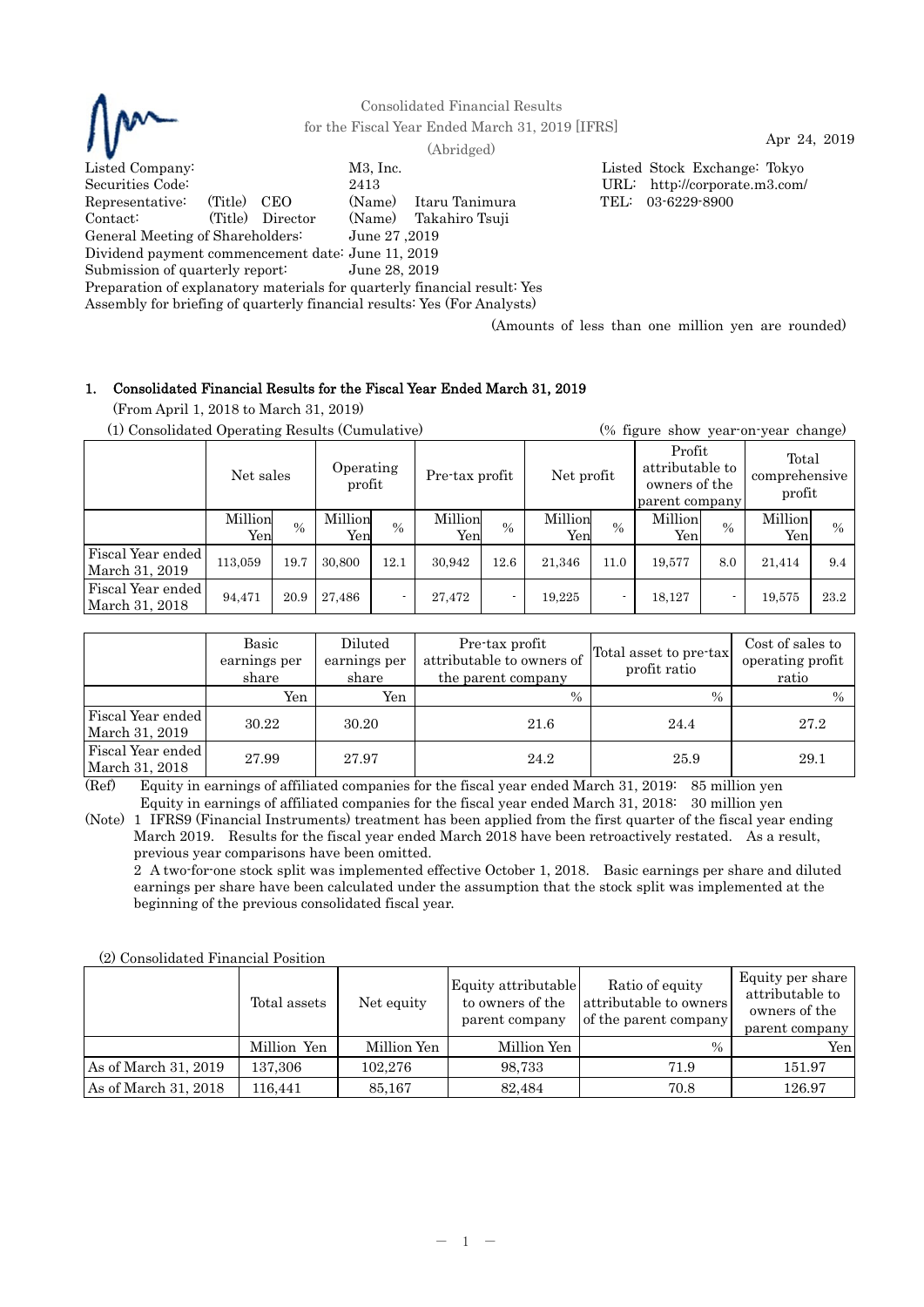(3) Consolidated Cash Flow Position

|                                     | Cash flow from<br>operating activities | Cash flow from<br>investing activities | Cash flow from<br>financing activities | Cash and cash<br>equivalents at the end<br>of the period |
|-------------------------------------|----------------------------------------|----------------------------------------|----------------------------------------|----------------------------------------------------------|
|                                     | Million Yen                            | Million Yen                            | Million Yen                            | Million Yen                                              |
| Fiscal year ended<br>March 31, 2019 | 17,749                                 | (8,783)                                | (5,008)                                | 27,538                                                   |
| Fiscal year ended<br>March 31, 2018 | 15,913                                 | (7,281)                                | (4, 761)                               | 23,732                                                   |

## 2. Dividends

|                                                                                                                       |                          |                           | Annual per share         |                    |       |                               |                                            | Dividend payout                                                                |
|-----------------------------------------------------------------------------------------------------------------------|--------------------------|---------------------------|--------------------------|--------------------|-------|-------------------------------|--------------------------------------------|--------------------------------------------------------------------------------|
|                                                                                                                       | First<br>quarter<br>-end | Second<br>quarter<br>-end | Third<br>quarter<br>-end | Fiscal<br>year end | Total | Dividend<br>Payout<br>(Total) | Dividend<br>payout ratio<br>(Consolidated) | ratio attributable<br>to the owners of the<br>parent company<br>(Consolidated) |
|                                                                                                                       | Yen                      | Yen                       | Yen                      | Yen                | Yen   | Million<br>Yen                | $\%$                                       | $\frac{0}{0}$                                                                  |
| Fiscal year ended<br>March 31, 2018                                                                                   |                          | 0.00                      |                          | 11.00              | 11.00 | 3,563                         | 19.6                                       | 4.8                                                                            |
| Fiscal year ended<br>March 31, 2019                                                                                   |                          | 0.00                      |                          | 7.00               | 7.00  | 4,535                         | 23.2                                       | 5.0                                                                            |
| Fiscal year<br>ending March 31,<br>$2020$ (Forecast)<br>$(\mathbf{N}^{\mathsf{T}} \cdot \mathbf{I} \cdot \mathbf{N})$ | —                        | 0.00                      |                          |                    |       |                               |                                            |                                                                                |

(Note)

1 A two-for-one stock split was implemented effective October 1, 2018. Dividends for fiscal year ended March 2018 have been stated in amounts calculated prior to the stock split implementation.

2 IFRS 9 (Financial Instruments) treatment have been applied as of the fiscal year ending March 2019, and retrospective restatements have been made to results of the fiscal year ending March 2018.

3 Dividend forecast for the fiscal year ending March 31, 2020 is currently undetermined. It is to be determined after consideration of capital needs and condition of cash flow hereafter.

# 3. Forecast for the Consolidated Fiscal Year Ending March 31, 2020

(from April 1, 2019 to March 31, 2020)

|                   | Net sales      |      | Operating profit |      |                | Pre-tax profit |                | Net profit    |                | Earnings attributable<br>to the owners of the<br>parent |              |
|-------------------|----------------|------|------------------|------|----------------|----------------|----------------|---------------|----------------|---------------------------------------------------------|--------------|
|                   | Million<br>Yen | $\%$ | Million<br>Yen   | $\%$ | Million<br>Yen | $\%$           | Million<br>Yen | $\frac{0}{0}$ | Million<br>Yen | $\frac{0}{0}$                                           | share<br>Yen |
| <b>First Half</b> | 60,000         | 12.6 | 15.000           | 8.1  | 15.000         | 7.2            | 10.300         | 7.0           | 9.100          | 6.9                                                     | 14.05        |
| Annual            | 130,000        | 15.0 | 35,000           | 13.6 | 35,000         | 13.1           | 24,000         | 12.4          | 22,000         | 12.4                                                    | 33.96        |

(Note) "Basic earnings per share" forecast has been calculated using 647,810,235 shares, which is the average number of shares outstanding during the fiscal year ended March 31, 2019.

# ※ Notes

(1) Changes in significant subsidiaries during the period (changes in specific subsidiaries accompanying changes in scope of consolidation): Yes

1 new subsidiary: Y's, Inc.

(2) Changes in accounting policies and accounting estimates:

- (i) Changes in accounting policies required by IFRS: Yes
- (ii) Changes in accounting policies other than item (i) above: None

(iii) Changes in accounting estimates: None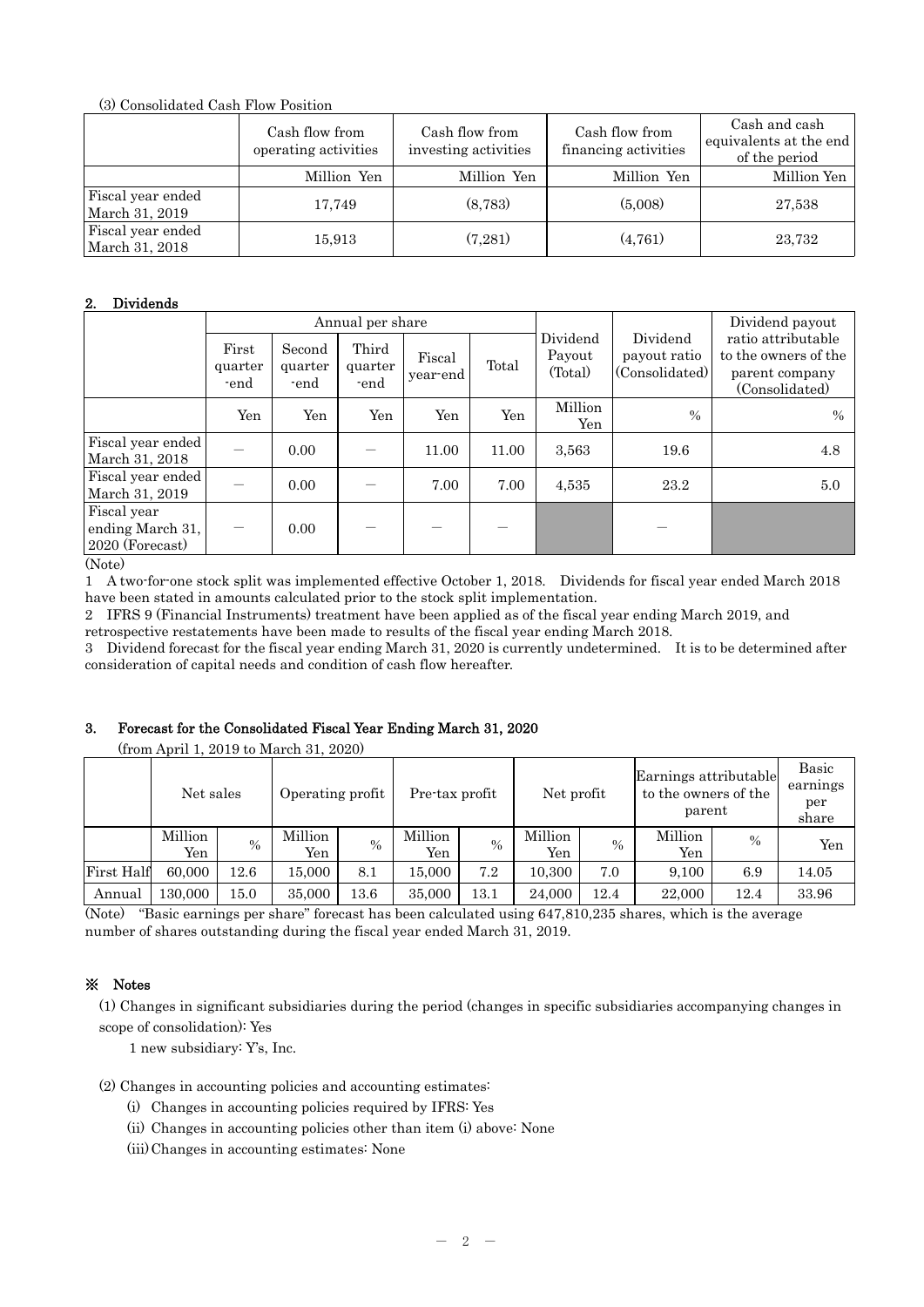(3) Number of shares issued (common stock)

| (i) Number of shares outstanding at the end of the period (including treasury stock) |             |        |
|--------------------------------------------------------------------------------------|-------------|--------|
| As of March 31, 2019                                                                 | 647,957,200 | shares |
| As of March 31, 2018                                                                 | 647,795,800 | shares |
| (ii) Number of treasury stock at the end of the period                               |             |        |
| As of March 31, 2019                                                                 | 65,002      | shares |
| As of March 31, 2018                                                                 | 64,800      | shares |
| (iii) Average number of shares during the period (cumulative)                        |             |        |
| As of March 31, 2019                                                                 | 647,810,235 | shares |
| As of March 31, 2018                                                                 | 647,614,664 | shares |

(Note) A two-for-one stock split was implemented effective October 1, 2018. Items in (3) above have been calculated under the assumption that the stock split was implemented at the beginning of the previous consolidated fiscal year.

※ Indication regarding implementation status of the quarterly review procedures This quarterly financial report is outside the scope of the review procedures for quarterly financial statements.

※ Explanation of proper use of financial results forecasts, and other special matters

(1) Caution regarding statements concerning the future

The forward-looking statements herein are based on information available to the Company and on certain assumptions deemed to be reasonable at the date of publication of this document. They are not intended as the Company's commitment to achieve such forecasts, and actual results may differ significantly due to various factors.

(2) Regarding voluntary reclassification based on IFRS

The Company has started voluntary reclassification based on IFRS as of the first quarter of the fiscal year ending March 31, 2015.

(3) Explanatory materials for quarterly financial result

Explanatory materials for quarterly financial result will be posted on our website on Wednesday, April 24, 2019.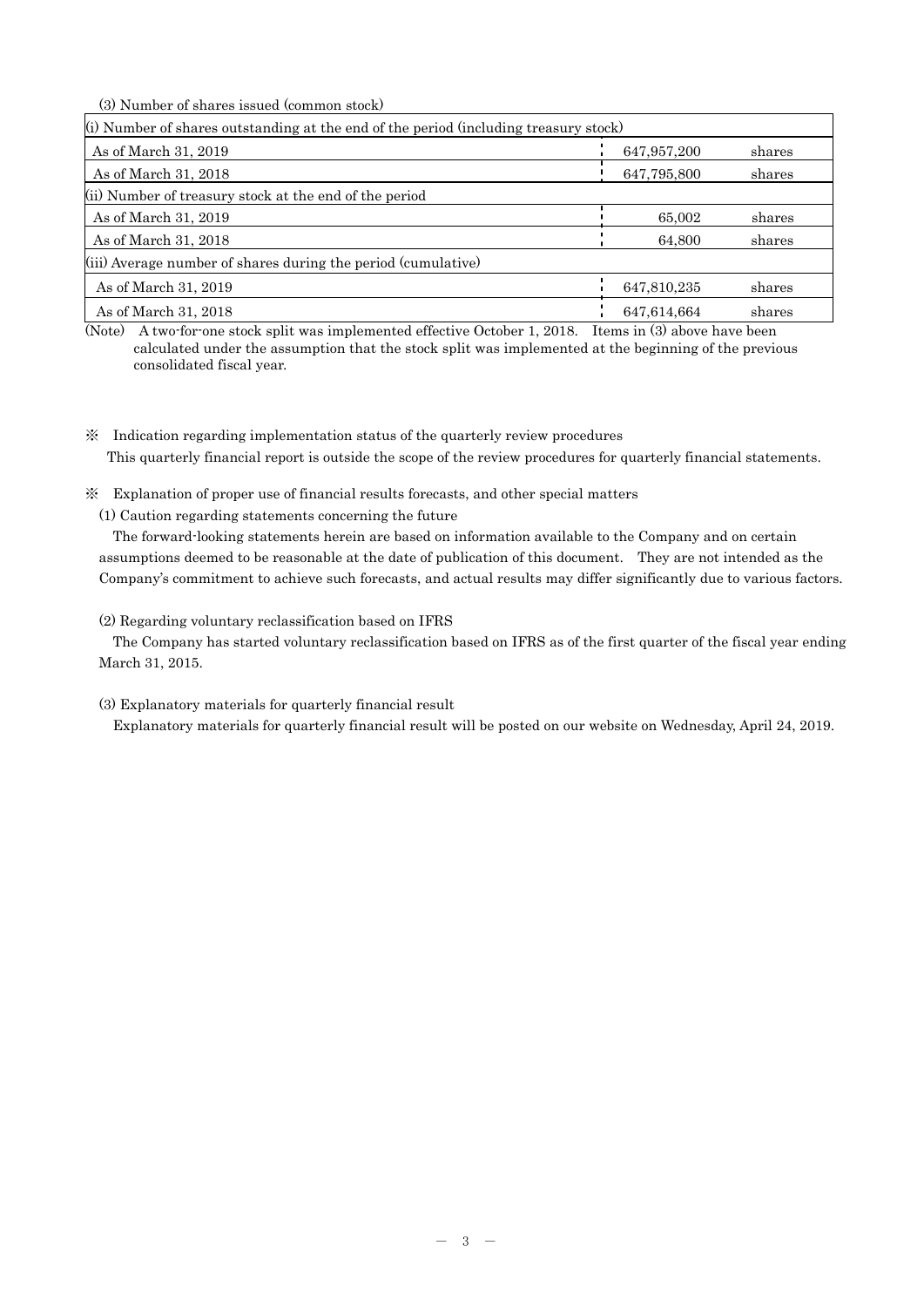# Qualitative Information on Results

### (1) Explanation of consolidated operating results

In Japan, various services are provided for the 270,000+ physician members via the "m3.com" website designed for medical professionals.

Medical Platform includes services which allows member physicians to proactively receive continuous and frequent information via the "m3.com" platform such as the "MR-kun family" services, marketing research capabilities paneling the physician members, and "QOL-kun" which provides marketing support for non-healthcare related corporates desiring to advertise daily life services to doctors, offering a wide menu range for catering to various agendas and purposes of clients. Additionally, provision of next generation sales reps, or "Medical Marketers," and healthcare advertisement agency services are also being expanded via group companies.

Evidence Solution includes clinical trial related services centered around "Mr. Finder" which excavates institutions and patient participants for clinical studies, large-scale clinical study services, assistance with clinical trial operations provided by CROs, and administrative and operations support across the entire clinical trial process by SMOs, all provided through various group companies.

Career Solution provides job search and placement services for physicians and pharmacists through M3 Career, Inc.

Furthermore, consumer facing services such as the "AskDoctors" (http://www.AskDoctors.jp/) website which connects public users with "m3.com" member physicians for answers to daily health questions, healthcare professional education such as national examination preparatory services provided by TECOM Corporation, and LINE Healthcare Corporation established with LINE Corporation to provide online healthcare business, are all being expanded. empheal inc., an equity method affiliate, was established with DOCOMO in April 2019 to offer corporate health management support services.

In Overseas, the U.S. portal website, "MDLinx," designed for healthcare professionals, continues to expand its member network based services catering towards pharmaceutical companies, as well as its career support services for physicians and clinical trial support services. In Europe, the "Doctors.net.uk" U.K. portal website is expanding services for pharmaceutical companies, along with pharmaceutical database services offered by the Vidal Group in France, Germany, and Spain. In China, the portal website designed for healthcare professionals has now topped 2.5 million physician registrations, and expanding healthily. We have also launched a joint venture in India.

Additionally, membership and panel participation at websites operated by M3 group starting with Japan, U.S., Europe, China, and Korea, now totals over 5 million physicians, enabling provision of marketing research services that span across a global scale.

| (Unit: Million Yen)<br>Consolidated results for the fiscal year (cumulative) |                                               |                                                                 |           |                        |  |  |  |  |
|------------------------------------------------------------------------------|-----------------------------------------------|-----------------------------------------------------------------|-----------|------------------------|--|--|--|--|
|                                                                              | Fiscal year ended<br>March 31, 2018           |                                                                 |           |                        |  |  |  |  |
|                                                                              | (April 1, 2017 to<br>Mar 31, 2018, cumulative | March 31, 2019<br>(April 1, 2018 to<br>Mar 31, 2019, cumulative |           | Fiscal year comparison |  |  |  |  |
| Net sales                                                                    | 94,471                                        | 113,059                                                         | $+18,588$ | $+19.7%$               |  |  |  |  |
| Operating Profit                                                             | 27,486                                        | 30,800                                                          | $+3,314$  | $+12.1%$               |  |  |  |  |
| Pre-Tax Profit                                                               | 27,472                                        | 30,942                                                          | $+3,469$  | $+12.6\%$              |  |  |  |  |
| Net Profit                                                                   | 19.225                                        | 21,346                                                          | $+2,121$  | $+11.0%$               |  |  |  |  |

※ IFRS 9 (Financial Instruments) treatment have been applied as of the fiscal year ending March 2019, and retrospective restatements have been made to results of the fiscal year ending March 2018.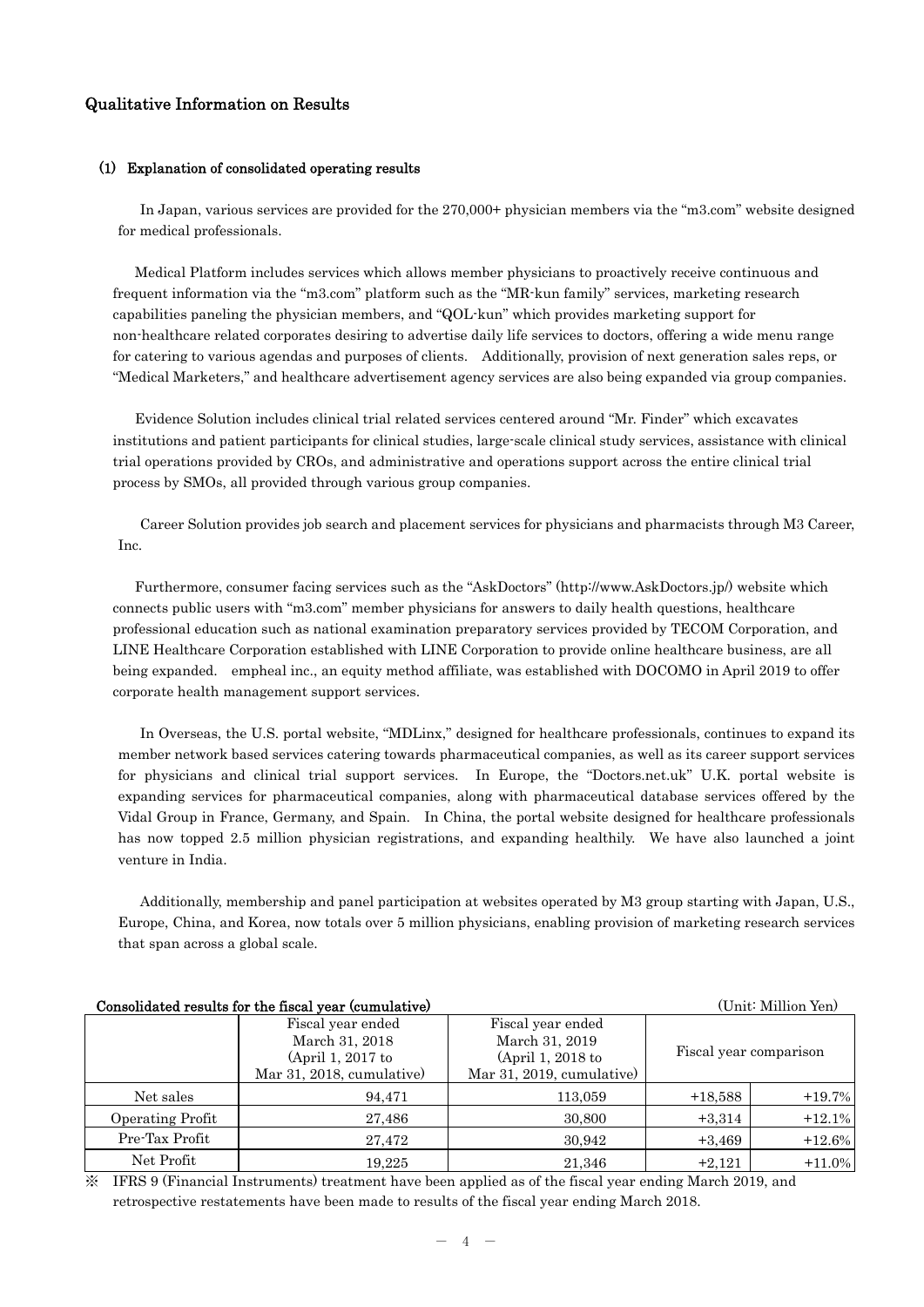| (Segment results)                           |                         |                                                                                          |                                                                                        |           | (Unit: Million yen)       |
|---------------------------------------------|-------------------------|------------------------------------------------------------------------------------------|----------------------------------------------------------------------------------------|-----------|---------------------------|
|                                             |                         | Fiscal year ended<br>March 31, 2018<br>(April 1, 2017 to<br>Mar 31, 2018,<br>cumulative) | Fiscal year ended<br>Mar 31, 2019<br>(April 1, 2018 to<br>Mar 31, 2019,<br>cumulative) |           | Fiscal year<br>comparison |
| Medical Platform                            | Segment Net Sales       | 34,306                                                                                   | 41,248                                                                                 | $+6,942$  | $+20.2%$                  |
|                                             | Segment Profit          | 15,366                                                                                   | 15,391                                                                                 | $+25$     | $+0.2%$                   |
| Evidence Solution                           | Segment Net Sales       | 22,084                                                                                   | 22,633                                                                                 | $+548$    | $+2.5%$                   |
|                                             | Segment Profit          | 5,532                                                                                    | 5,985                                                                                  | $+452$    | $+8.2%$                   |
|                                             | Segment Net Sales       | 10,880                                                                                   | 13,710                                                                                 | $+2,830$  | $+26.0%$                  |
| Career Solution                             | Segment Profit          | 2,871                                                                                    | 3,847                                                                                  | $+976$    | $+34.0%$                  |
| Overseas                                    | Segment Net Sales       | 22,425                                                                                   | 25,124                                                                                 | $+2,699$  | $+12.0%$                  |
|                                             | Segment Profit          | 2,980                                                                                    | 3,638                                                                                  | $+658$    | $+22.1%$                  |
| Other Emerging                              | Segment Net Sales       | 6,903                                                                                    | 12,692                                                                                 | $+5,789$  | $+83.9%$                  |
| <b>Businsses</b>                            | Segment Profit          | 1,697                                                                                    | 2,484                                                                                  | $+787$    | $+46.4%$                  |
|                                             | Segment Net Sales       | (2,126)                                                                                  | (2,347)                                                                                |           |                           |
| Adjustment                                  | Segment Profit          | (961)                                                                                    | (562)                                                                                  |           |                           |
| Profit associated with business combination |                         |                                                                                          | 17                                                                                     | $+17$     |                           |
|                                             | Net Sales               | 94,471                                                                                   | 113,059                                                                                | $+18,588$ | $+19.7%$                  |
| Total                                       | <b>Operating Profit</b> | 27,486                                                                                   | 30,800                                                                                 | $+3,314$  | $+12.1%$                  |

(Note) IFRS9 (Financial Instruments) treatment has been applies from the first quarter of the fiscal year ending March 2019. Results dating back to the first quarter of the fiscal year ended March 2018 have been retroactively restated.

# 1) Medical Platform

In addition to the expansion of various existing services, contribution from newly consolidated group companies produced Medical Platform segment sales totaling 41,248 million yen, higher by 20.2% year on year.

 Combining upfront personnel investments aimed for future growth in advanced medicine businesses such as AI as well as fortification of marketing service teams approaching pharmaceutical and medical device companies, offset by profit contribution from a large-scale project completion, the Medical Platform segment produced profits of 15,391 million yen, higher by 0.2% year on year.

### 2) Evidence Solution

The CRO business maintained healthy progress, despite the deconsolidation of Integrated Development Associates Co., Ltd., resulting in to total sales of 22,633 million yen, higher by 2.5% year on year. Operations improvements boosted profits, and segment profit ended at 5,985 million yen, higher by 8.2% year on year. Clinical trial project demand remains steady, with steady project backlog (segment total of roughly 26,000 million yen).

## 3) Career Solution

Increase in physician and pharmacist user demand expanded business to produce segment sales of 13,710 million yen, an increase of 26.0% versus previous year. Profits amounted to 3,847 million yen, an increase of 34.0% versus previous year after absorbing upfront investment costs for future growth such as from personnel expansion.

## 4) Overseas

With the new consolidation of the clinical trial support company, M3 Wake Research, Inc., segment sales were 25,124 million yen, higher by 12.0% year on year. Segment profit amounted to 3,638 million yen, higher by 22.1% year on year.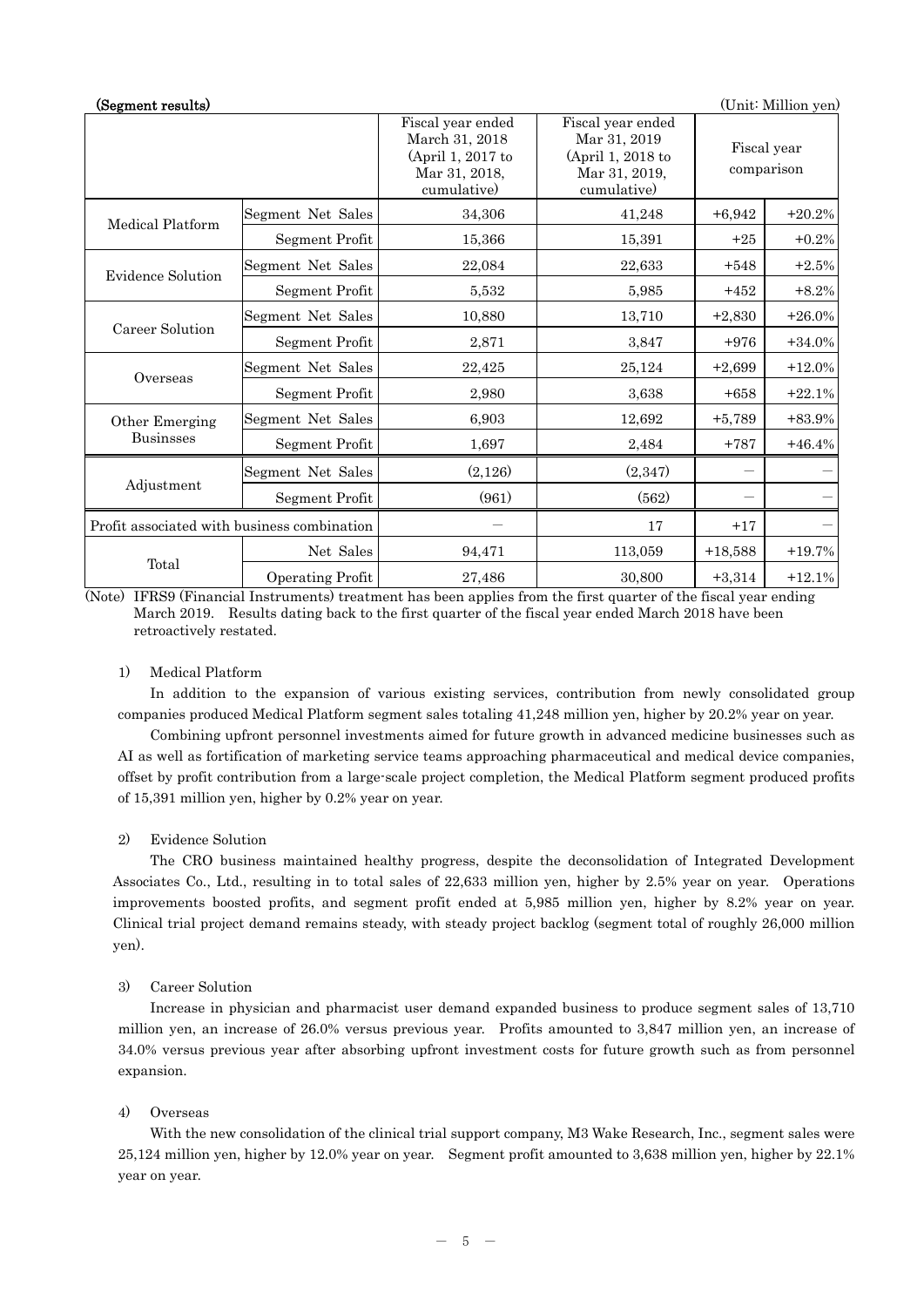### 5) Other Emerging Businesses

 Segment sales totaled 12,692 million yen, higher by 83.9% year on year. In addition to absorbing upfront investment costs for newly launched businesses, one time profits resulting from reorganization of group companies produced segment profits of 2,484 million yen, higher by 46.4% year on year.

Combining all of the above, results for the entire group for the twelve months ended March 31, 2019, amounted to sales of 113,059 million yen, higher by 19.7% year on year, and operating profit of 30,800 million yen, higher by 12.1% year on year. Pre-tax profit was 30,942 million yen, higher by 12.6% year on year, and net profit was 21,346 million yen, higher by 11.0% year on year.

#### (2) Explanation of consolidated financial position

Total assets were 137,306 million yen, an increase of 20,865 million yen compared to the end of the previous fiscal year. Current assets totaled 63,986 million yen, a net increase of 10,390 million yen versus last fiscal year end mainly due to an increase in cash and cash equivalents of 3,806 million yen, and an increase in account receivable and other receivables in the amount of 3,412 million yen accompanying business expansion. Illiquid assets totaled 73,320 million yen, an increase of 10,475 million yen versus last fiscal year end, mainly due to an increase in goodwill of 6,124 million yen from an increase in newly consolidated subsidiaries as well as an increase in measurement of fair value of financial assets by 3,927 million yen.

Total liabilities increased by 3,756 million yen versus last fiscal year end to total 35,030 million yen. Current liabilities increased by 3,444 million yen versus previous fiscal year end to total 27,999 million yen due to items such as 1,885 million yen increase in operating payables and other payables accompanying an increase in newly consolidated subsidiaries. Illiquid liabilities increased by 313 million yen versus previous fiscal year end to total 7,031 million yen.

Total shareholder's equity increased by 17,108 million yen compared to the end of the previous fiscal year to total 102,276 million yen. Factors include the allocation of 19,577 million yen in profits attributable to the owners of the parent company, offset by the apportionment of surplus in the amount of 3,563 million yen, resulting in an increase of 16,016 million yen in retained earnings. Furthermore, over the cumulative consolidated fiscal year ending March 2019, inclusion of a transfer of 2,000 million yen from legal capital surplus to capital stock has increased capital stock by 2,055 million yen, and decreased legal capital surplus by 1,958 million yen.

#### (Condition of cashflows)

Cash and cash equivalents for the year ended March 31, 2019 increased by 3,806 million yen versus last fiscal year end to total 27,538 million yen.

Cash flows from operating activities produced an income of 17,749 million yen, an increase of inflow of 1,836 million yen year on year. The major component of inflow was pre-tax profit of 30,942 million yen, and the major component of outflow was the payment of corporate income tax amounting to 8,714 million yen.

Cash flows from investment activities produced an outflow of 8,783 million yen, an increase in outflow of 1,502 million yen year on year. Outflow of 4,614 million yen from the acquisition of stocks in subsidiaries accompanying changes in the scope of consolidation has occurred.

Cash flows from financing activities produced an outflow of 5,008 million yen, an increase in outflow of 246 million yen versus previous year, due to factors such as dividend payments of 3,353 million yen to the owners of the parent company.